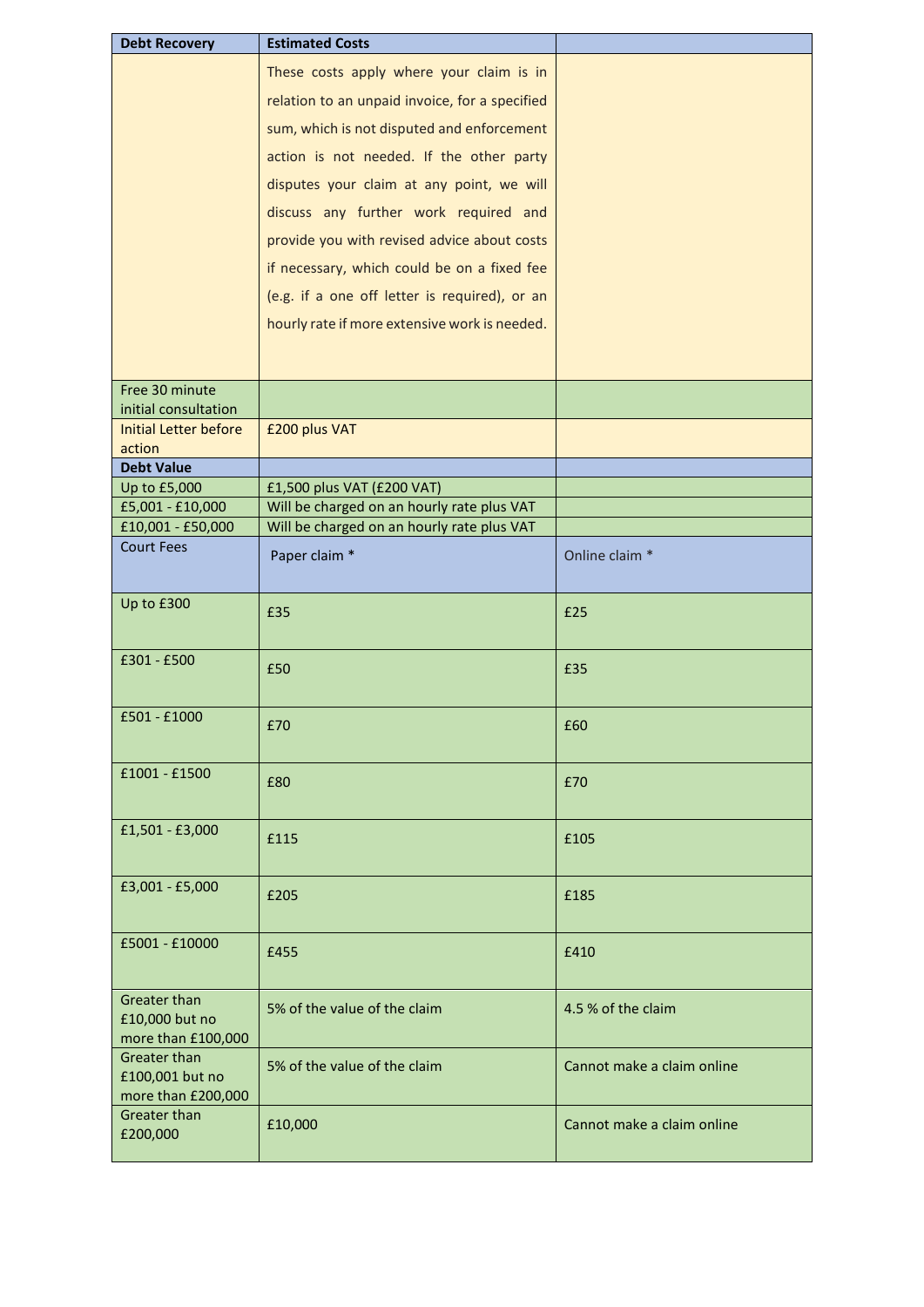\*NB: The fee for making a claim online is cheaper than the fee for sending a paper claim form. To issue a claim for money, the fees are based on the amount claimed, including interest. For Court Issued Claims, please round fractions of pence down to the nearest penny. Example: A Fee calculated as being £1050.5096 rounds down to a payable fee of £1050.50:

The Court fee is based on the amount you are claiming plus interest.

Anyone wishing to proceed with a claim should note that:-

- The VAT element of our fee may not be reclaimed from your debtor.
- Interest and compensation may take the debt into a higher banding, with a higher cost.
- The costs quoted above are not for matters where enforcement action, such as the bailiff, is needed to collect your debt.
- Whether you are a business or individual, you should check any insurance policies or memberships/Union details to see whether you may be able to benefit from legal expenses insurance.

Our fee includes:

- Taking your instructions and reviewing documentation.
- Undertaking appropriate searches. If a tracing agent fee is required, this is an additional fee and is usually between £50.00 to £150.00 plus VAT, but a precise quote would be obtained and provided. If you require credit checks to be carried out, we obtain a quote for that disbursement form a third party provider. We can currently carry out most Companies House checks within the fee quote stated above, with no additional disbursement charged.
- Receiving payment and sending onto you, or if the debt is not paid, drafting and issuing claim.
- Where no Acknowledgment of Service or Defence is received, applying to the court to enter Judgement in default.
- When Judgement in default in received, write to the other side to request payment.
- If payment is not received, typically within a further 14 days (unless some other payment date is specified in the Court Order), providing you with advice on next steps and likely costs.

Matters usually take 4-8 weeks from receipt of instructions from you to receipt of payment from the other side, depending on whether or not it is necessary to issue a claim and dependent upon how efficient the Court is in terms of dealing with the request for Default Judgment. This is on the basis that the other side pays promptly on receipt of Default Judgment. If enforcement action is needed, the matter will take longer to resolve. We would need to advise separately of the additional costs and timings of any enforcement action which may be available.

## **Factors that could make a case more complex (not exhaustive):**

- If the paperwork is not in order
- Any limitation issue(s)
- Any previous attempts to recover the debt
- The number of documents
- The contract or invoice terms are irregular / non-standard
- There are unusual payment terms
- There have been procedural defects in terms of invoicing
- Any foreign element
- Any insolvency issues
- Difficulties identifying or locating the Defendant, or key personnel within the Defendant
- If it is necessary to make or defend applications to amend claims or to provide further information about an existing claim